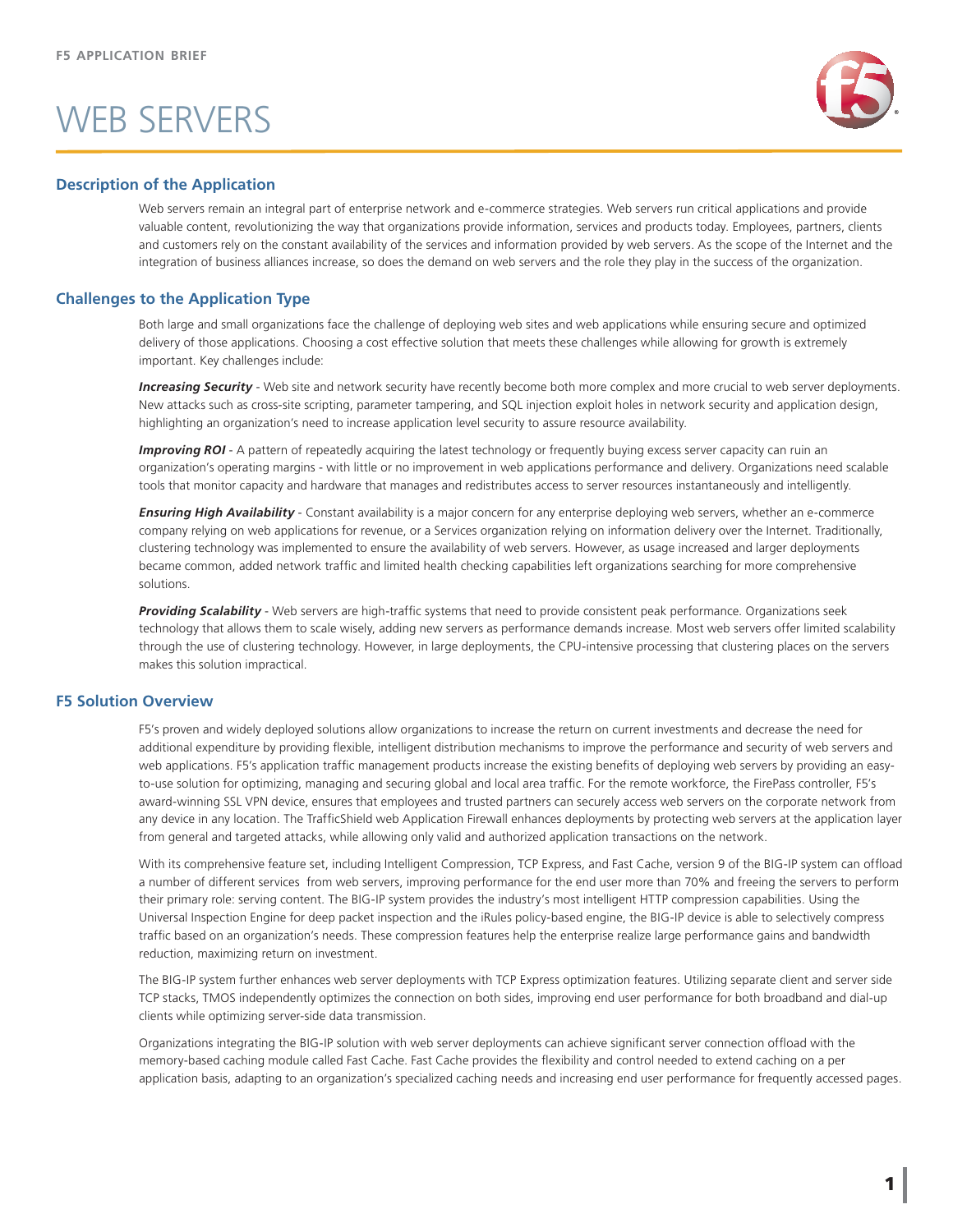# WEB SERVERS



#### **F5 Solution Overview - continued**

F5's BIG-IP traffic management solution provides the foundation for the secure delivery of enterprise web services. The BIG-IP device's SSL offloading functionality gives organizations the ability to deploy SSL decryption and encryption on more of their sites and applications while decreasing web server load. Meanwhile, advanced health checking capabilities enable the BIG-IP product to test applications to ensure their availability and to validate functionality. The BIG-IP product's comprehensive feature set provides protection from well-known security threats such as DDOS and adds proactive capabilities to thwart future attack types.

F5's FirePass controller provides secure access to web server deployments for the remote workforce. Once authenticated by the FirePass device, users pass through the corporate firewall and are able to access web-enabled applications and content from any platform on any device in any location without having to re-authenticate for multiple resources. The FirePass controller not only delivers and secures access to web servers, but also allows for granular control of access to resources on a group bases. And for users accessing web servers remotely, the FirePass controller's caching and compression capabilities provide additional performance enhancement and server offload while securely delivering content.

F5's solution further enhances web application security with the TrafficShield Application Firewall. Using a positive security model ("deny all unless allowed"), the TrafficShield product provides comprehensive protection for web servers and web applications. By generating an extremely accurate model of all legitimate user interaction with an application, the TrafficShield device is able to filter all application requests and deny anything that is not legitimate user activity, including Buffer Overflow, cross-site scripting, and cookie poisoning.

### **Benefits**

Fast Cache, TCP Express and Intelligent Compression features optimize performance and maximize ROI - Integrating the BIG-IP solution with web servers provides a specialized Layer 4-7 architecture with superior processing power, optimizing application speed and Quality of Service levels. The BIG-IP version 9 Fast Cache enhances performance gains for end users while offloading up to 98% of server connections. Compressing a variety of file types, including HTML, XML, JavaScript, and J2EE applications, Intelligent Compression features provide bandwidth savings for web server deployment, dramatically improving ROI for the enterprise. Utilizing independent client and server side TCP stacks, BIG-IP TCP Express features optimize client side delivery while maintaining server-optimized connections on the inside of the network. This optimization takes place up and down the entire stack, from the transport layer to the protocol and application layers, taking the workload off of the servers for increased server efficiency. The BIG-IP product's OneConnect feature intelligently manages HTTP sessions to reduce bandwidth cost by up to 20% and increase the capacity of your back-end server farm.

*F5 solutions enhance end-to-end security at every level of web server deployment* - The BIG-IP product comes standard with numerous security features that provide an extremely scalable, highly available and secure solution for both internal and external applications. BIG-IP can be used to balance both inbound and outbound traffic for devices like firewalls, caches, or routers. It enables stringent access control, secure administration, and helps resist common attacks. The FirePass SSL VPN extends this level of secure access to the remote workforce - on any device in any location - without the administrative and cost burden of client side software. The TrafficShield web Application Firewall provides comprehensive, proactive application layer protection that shields back end systems from application level security threats aimed at web server deployments.

Centralized SSL acceleration and FIPS improve web server performance and reduce management costs - For encrypted traffic, the BIG-IP solution provides integrated SSL encryption and decryption capabilities. Offloading processor-intensive SSL transactions from the front-end servers greatly improves the performance of the server cluster, freeing it to fill more user requests. This solution maximizes application availability, allows for trouble-free maintenance and reduces administration overhead. By offloading SSL and persistence functions (processor and server intensive operations) customers do not have to buy expensive hardware to support their applications. The result is up to 30% savings on hardware costs, with increased application performance. The BIG-IP product is also the first application traffic management solution with a FIPS (Federal Information Processing Standard) 140-2 Level 2 certified cryptographic/SSL accelerator. F5's FIPS products meet higher levels of security standards, required by Government agencies, financial services, and healthcare organizations, by integrating a tamper-resistant, key protection module and sophisticated key management capabilities. The management cost savings of centralizing this function on the BIG-IP product, instead of every server, is estimated to be 20 - 25%.

*Advanced health checking ensures high availability, improves scalability* - The BIG-IP product detects a variety of device failures to ensure that mission-critical resources are responding properly. Advanced content and application checks such as Extended Content Verification (ECV) and Extended Application Verification (EAV) simulate an end user request and monitor the true availability of content. With these advanced health checking capabilities, the BIG-IP product can recognize when a resource is unavailable or underperforming and direct traffic to another resource. With the BIG-IP product, all of your applications can achieve mission-critical availability (99.999% uptime),